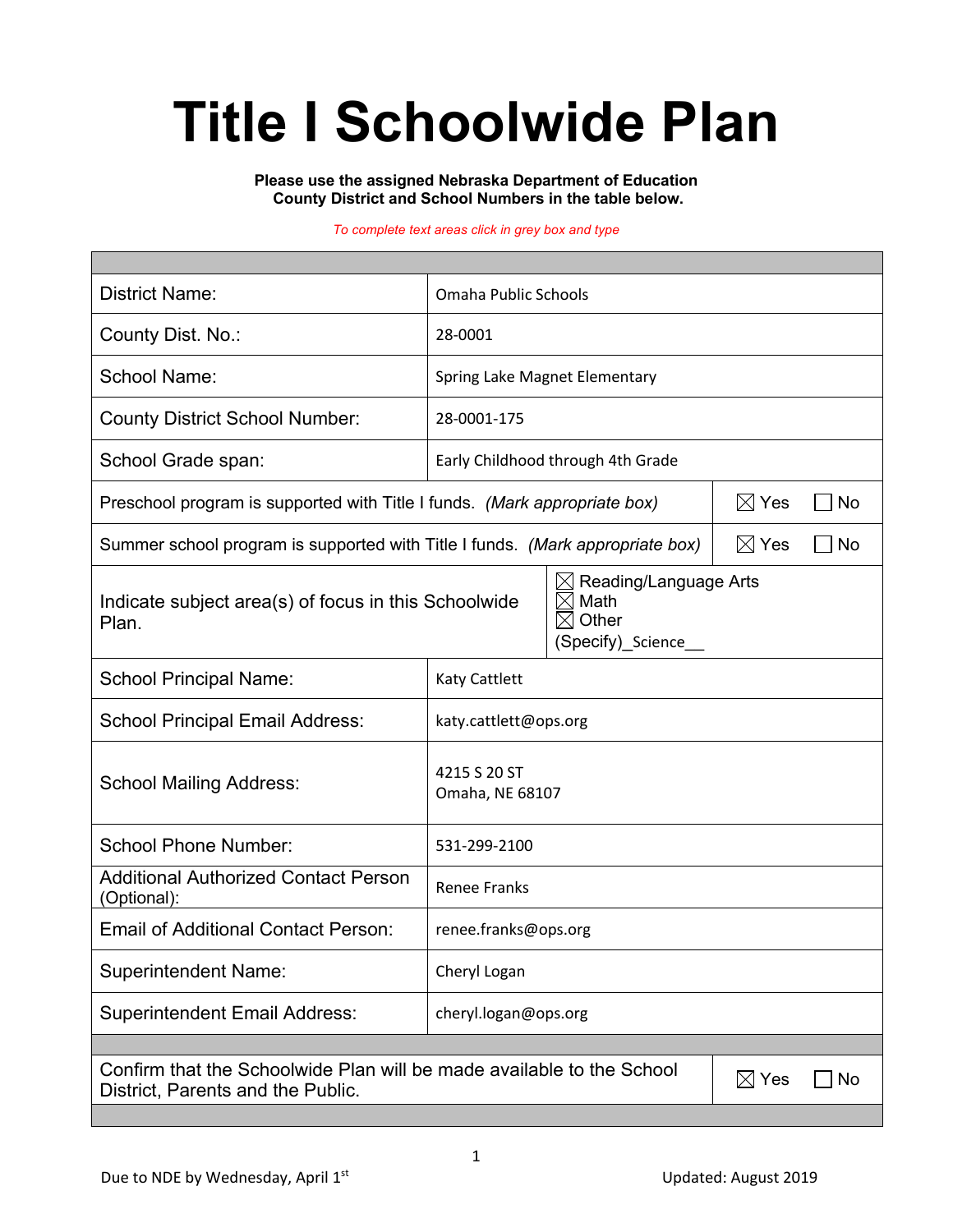| Names of Planning Team                                                                                                                                           |  |                                                                        |  |                                                                                                                                | <b>Titles of those on Planning Team</b> |  |  |
|------------------------------------------------------------------------------------------------------------------------------------------------------------------|--|------------------------------------------------------------------------|--|--------------------------------------------------------------------------------------------------------------------------------|-----------------------------------------|--|--|
| (include staff, parents & at least one student if Secondary School)<br>Jennifer Hoffsommer<br>Katy Cattlett<br><b>Renee Franks</b><br>Nicole Mahr<br>Ann McKenna |  |                                                                        |  | Parent<br>Administrator<br><b>Assistant Principal</b><br><b>Instructional Facilitator</b><br>EL/Dual Language Resource Teacher |                                         |  |  |
| <b>School Information</b><br>(As of the last Friday in September)                                                                                                |  |                                                                        |  |                                                                                                                                |                                         |  |  |
| Enrollment: 781                                                                                                                                                  |  | Number of Certified Instruction Staff: 66<br>Average Class Size: 20.66 |  |                                                                                                                                |                                         |  |  |
| Race and Ethnicity Percentages                                                                                                                                   |  |                                                                        |  |                                                                                                                                |                                         |  |  |
| White: 8.2 %<br>Hispanic: 87.8 %                                                                                                                                 |  |                                                                        |  | Asian: $0\%$                                                                                                                   |                                         |  |  |
| American Indian/Alaskan Native: 0.1 %<br>Black/African American: 2.6 %                                                                                           |  |                                                                        |  |                                                                                                                                |                                         |  |  |
| Native Hawaiian or Other Pacific Islander: 0 %                                                                                                                   |  |                                                                        |  | Two or More Races: 1.3 %                                                                                                       |                                         |  |  |
| Other Demographics Percentages (may be found on NEP https://nep.education.ne.gov/)                                                                               |  |                                                                        |  |                                                                                                                                |                                         |  |  |
| Poverty: 84 %<br>English Learner: 65 %                                                                                                                           |  |                                                                        |  | Mobility: 14.6 %                                                                                                               |                                         |  |  |

| Assessments used in the Comprehensive Needs Assessment<br>(ie. NSCAS, MAP, ITBS, AIMS web, DIBELS, CAT etc.) |                                      |  |  |  |
|--------------------------------------------------------------------------------------------------------------|--------------------------------------|--|--|--|
| <b>NSCAS</b>                                                                                                 | <b>MAP</b>                           |  |  |  |
| <b>CLIMATE SURVEY</b>                                                                                        | <b>Fountas and Pinnell Benchmark</b> |  |  |  |
|                                                                                                              |                                      |  |  |  |
|                                                                                                              |                                      |  |  |  |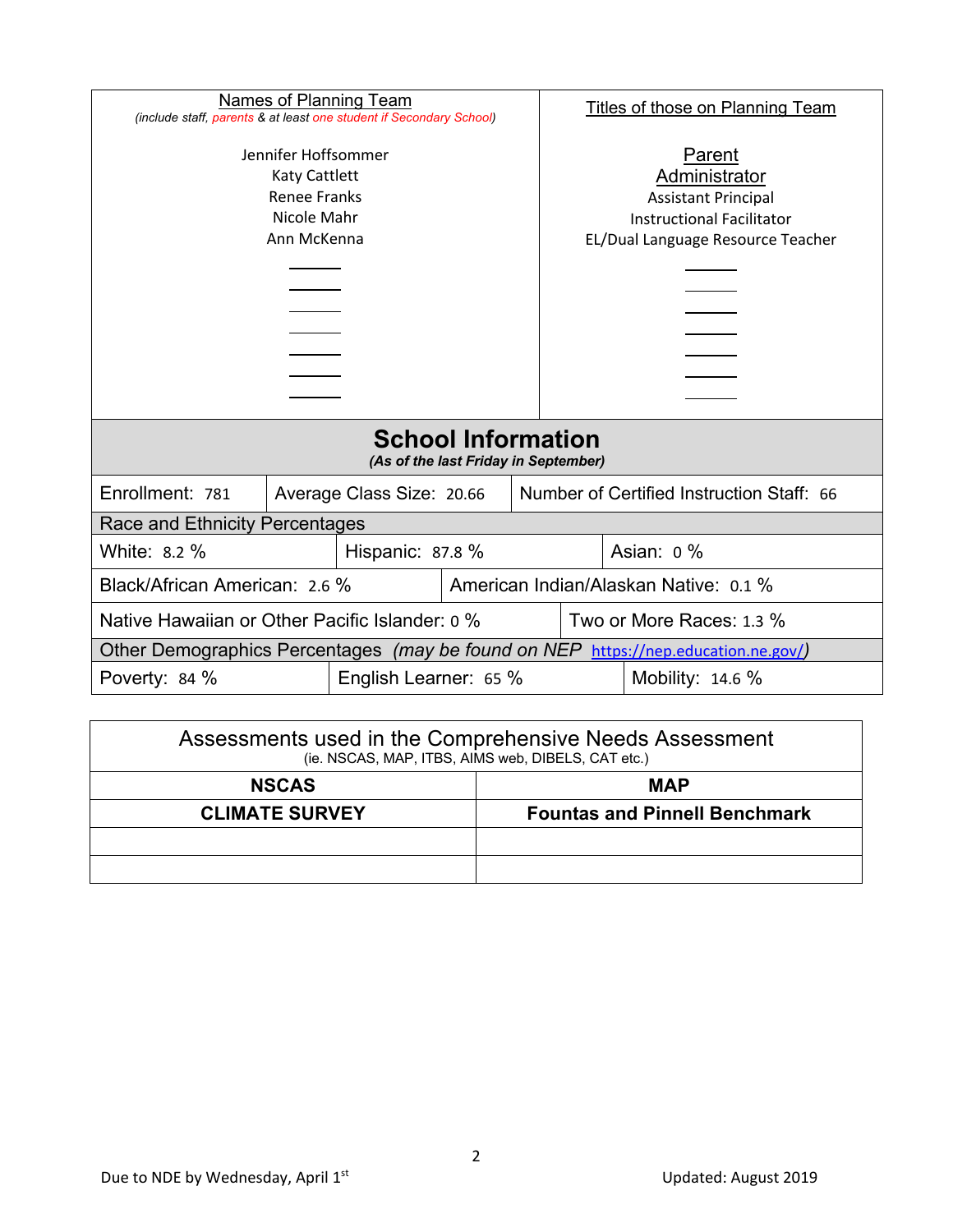## *Please write a narrative in each box below to correspond to the Rating Rubric.*

*Place documentation in corresponding folder on flash drive to support the narrative.*

#### **1. Comprehensive Needs Assessment**

**1.1** *Please provide a narrative below describing how data was used from a comprehensive needs assessment of the entire school to identify the needs of all children, particularly those who are failing, or are at-risk of failing to meet State academic standards, and how this analysis was used to plan instruction. Provide supporting documentation in the corresponding folder.*

To address our schoolwide need, we started in May 2018 looking at our attendance, NSCAS, and MAP data to determine strengths and areas of growth for Spring Lake (see SIP Planning 5-23-19 PowerPoint.) The data overwhelmingly demonstated that our core instruction was not meeting our students' needs. With a very high poverty level as well as a high percentage of English Learners, our core instruction must meet their needs daily, rather than utilized as an "add on." It was determined that our focus should be Tier I core instruction. Teachers then completed a survey about their level of implementation with effective core instructional strategies in each content area; reading, math, and science. (See the SIP Self Reflection for the survey as well as the results.) The School Improvement Planning team reviewed the results of this data for focus areas of professional development. This data was also shared with teachers at the opening meeting and feedback was solicited. (See the PowerPoint titled, PD 8-9-19 for this presentation.) Fidelity checks have been completed three times this year to help determine next steps. Also, the principal met with each teacher in grades K-4 to discuss the fall to winter growth in their students. (See the Data Conversation Calendars.) Teachers were asked; Who met/exceeded growth goals? Who needs more/something else? What will you do next? (See Data Conversation Email Example.)

To address the needs of our most struggling or at-risk learners additional efforts have included the following: We have met with a representative from the district office of English Learners to review and plan for next steps using our ELPA data.

We have implemented Phonics Mastery Guides in grades K-3 daily to support students with foundational skills. All teachers in grades K-2 provide Leveled Literacy Intervention to a small group of students daily from 9-9:30. Students are selected to participate primarily by their results on MAP and the Fountas and Pinnell Benchmark. Student progress is analyzed quarterly (see LLI Data PDF) to determine whether the intervention is having the intended impact.

During grade level meetings we have been working with teachers on analyzing the results of their formative and summative assesssments. We created the "Reading and Math Class Average" spreadsheet to help teachers calculate the percentage of students who are being successful on the various content based assessments. While continuing effective interventions in place, our focus this year has been on Tier I core instruction to ensure that what we do all day, every day is meeting the needs of our diverse learners.

**1.2** *Please provide a narrative below describing how information from parents and community was gathered to identify the needs of the school. Provide supporting documentation in the corresponding folder.*

Each year, the Omaha Public Schools conducts a parent survey. (See "Spring Lake Climate Survey.") The survey was conducted online. Due to lower participation last year, we changed our approach this year. The survey is still completed online, however, this year we administered the survey with the support of volunteers from our nearby high school. We are expecting to double or triple our numbers participating and were able to ensure a wide demographic was reached through the survey. We will receive these results in May.

The Title 1 Compact was presented to families during the September Principal's Coffee. The School Improvement Plan was presented during the October Principal's Coffee. Additionally, parents are provided the opportunity to provide feedback during any of the monthly Principal's Coffees. Parent feedback has largely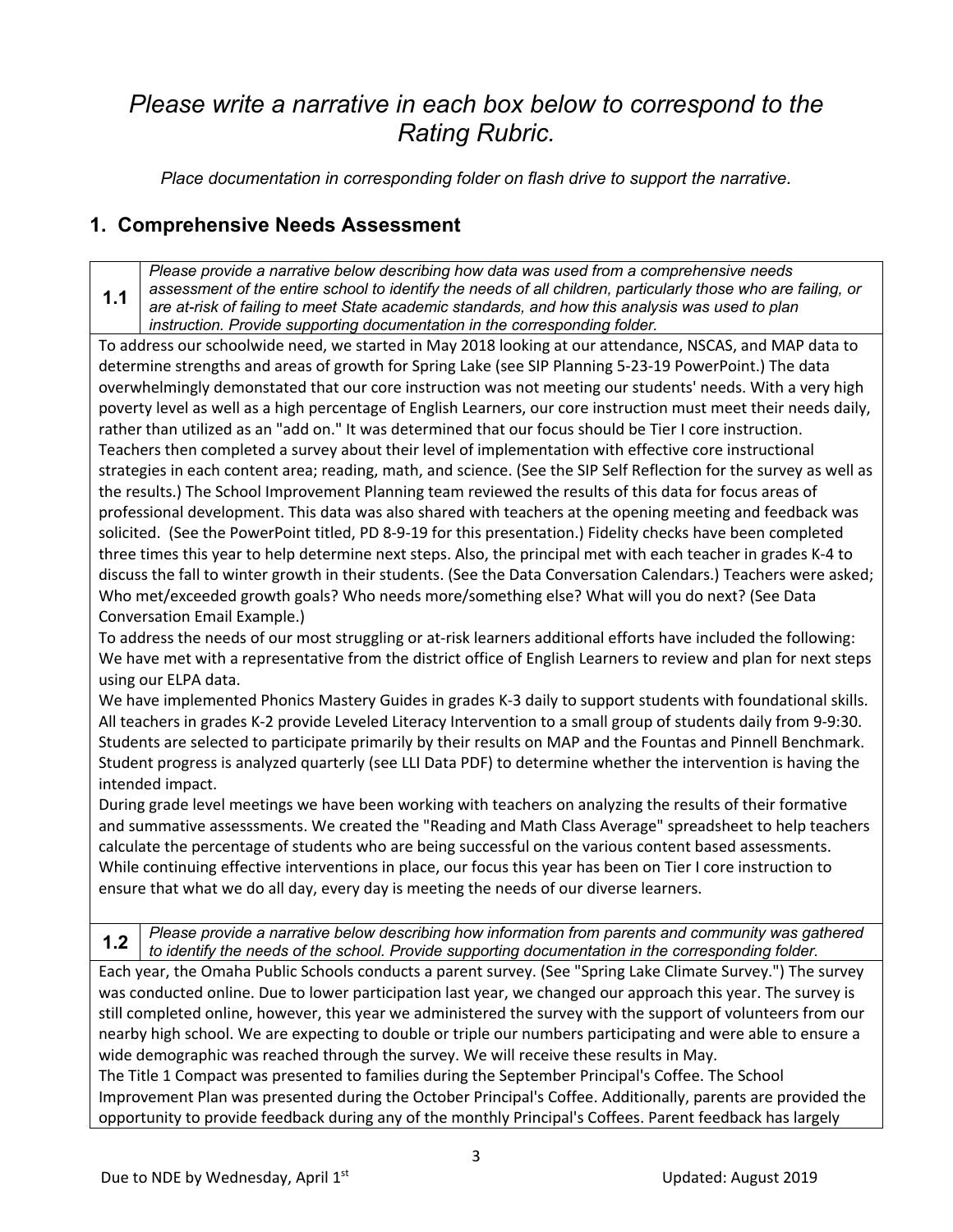centered around school safety and accessing community resources. We have used this feedback to improve both at Spring Lake. Our Principal Coffee meetings are often conducted in Spanish. The principal at Spring Lake is Spanish-speaking.

**1.3** *Please provide a narrative below describing the on-going improvement efforts, which should support the Continuous School Improvement Plan. Provide supporting documentation in the corresponding folder.*

Through the process described in 1.1, we identified specific strategies in reading and math. These strategies were initially identified through the teacher survey and early coaching visits.

For reading, ongoing professional development was provided on the focus strategies of Interactive Read Alouds and Close Reading. Teachers were provided multiple opportunities to collaboratively plan lessons using these strategies. We used fidelity checks and coaching observations to determine next steps.

For math, we focused on knowing the proficiency level described in the standards. Teachers reviewed common summative assessments, Achievement Level Descriptors, and Proficiency Scales for their respective grade levels. They planned collaboratively to ensure instruction aligned to these standards. They reviewed student work. Fidelity checks were conducted to determine next steps. It was determined that teachers were needing additional support with using multiple representations and/or manipulatives to support grade level standards. Professional development on this topic was planned for Monday, March 16, 2020.

In the area of science, it was determined that there was a need for teachers to better familiarize themselves with the new science standards. Before the teachers' duty days an optional professional development session was offered on how to shift instruction. Quarterly collaboration time was also provided through team meetings for teachers to plan for upcoming units.

#### **2. Schoolwide reform strategies**

*Please provide a narrative below describing the additional assistance provided for students at risk of not* 

**2.1** *meeting the challenging state academic standards. Provide supporting documentation in the corresponding folder.*

Reading Support: All students in grades K-2 participate in a daily intervention on foundational skills. All classroom teachers in grades K-3 deliver daily intervention to a small group of students from 9-9:30 am. Additionally, there are two reading interventionists who provide systematic small group intervention to students who are not able to obtain the intensive support with their classroom teachers. Please see the grade level and reading interventionists' schedules.

Math: Fifteen minutes of daily math intervention is allotted for in grades K-4. (Please see the grade level schedules.) Teachers provide individual, small group, and whole group intervention based primarily on MAP data.

General Support: Full day summer school is offered to any student who is performing below grade level in reading, math, and/or writing. Significant time is dedicated to literacy and math activities. Please see the included summer school registration form as well as the Summer School Instructional Framework documentation.

#### **3. Qualifications of instructional paraprofessionals**

**3.1** *Please provide a narrative below describing the procedure(s) used to make sure that all instructional paraprofessionals in the school meet the ESEA requirements. Provide supporting documentation in the corresponding folder.*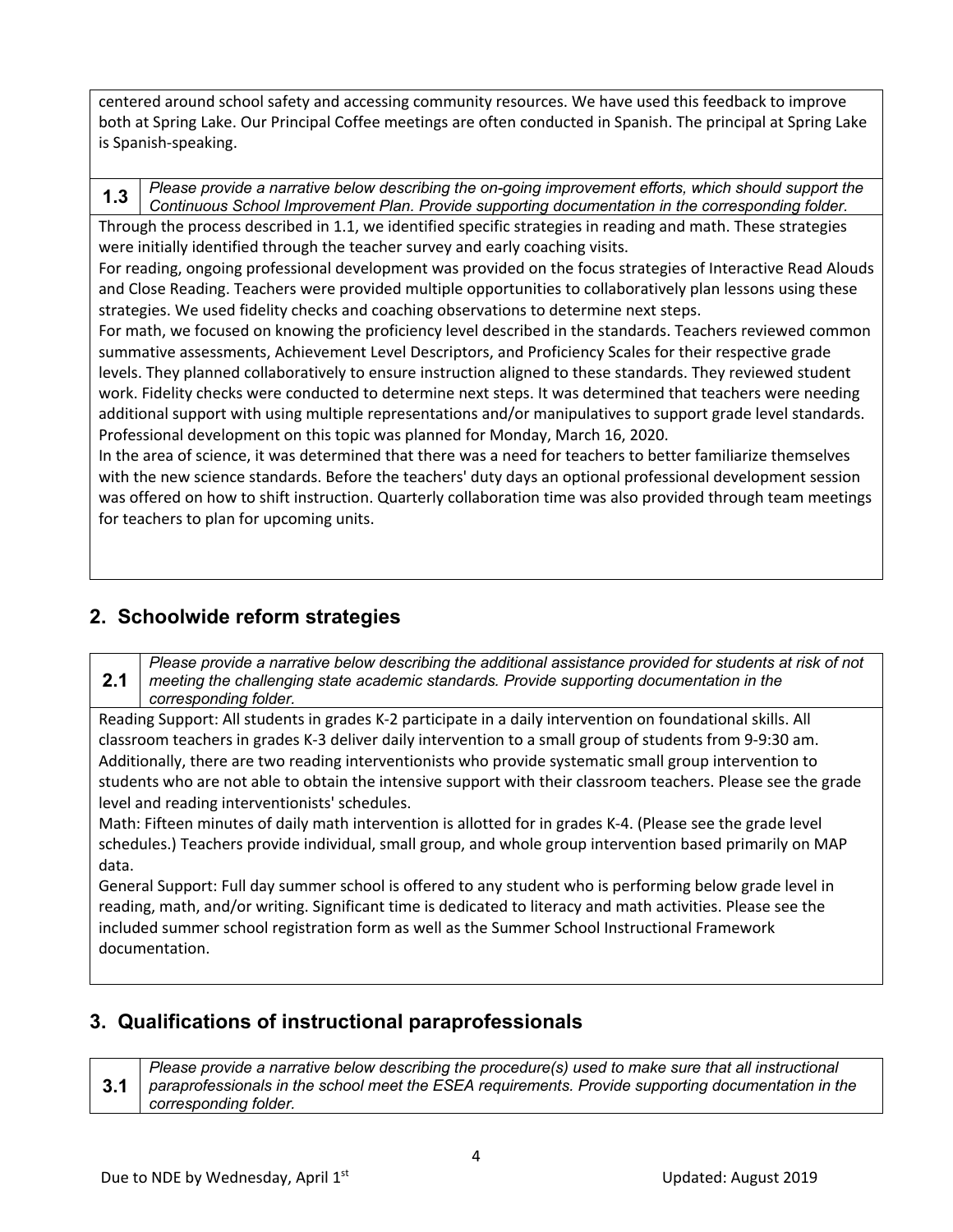All teachers and paraprofessionals in the Omaha Public Schools Title 1 programs have met the requirements of Rule 10 and Every Student Succeeds Act (ESSA) for the 2019-20 school year.

### **4. High quality and ongoing professional development**

**4.1** *Please provide a narrative below describing the professional development and other activities provided to improve teacher effectiveness and use of academic data to guide instruction. Provide supporting documentation in the corresponding folder.*

Spring Lake has offered a wide variety of administrator led and teacher led professional development. Required professional development is included in our SIP Planning document and has focused around effective Tier I instructional strategies for our diverse population. For reading this has centered around Close Reading. In math, we have focused on teaching to proficiency while supporting learners. This has included using common assessments, Achievement Level Descriptors, and proficiency scales as the guide. For science, quarterly collaboration time was provided through team meetings for teachers to plan for upcoming units. Optional professional development has given teachers a wide menu of options from which to choose. Prior to the start of the school year, teachers had three opportunities to get a jump start on their planning. Professional development followed by collaborative planning time. The science professional development centered around the shifts in the science standards. (See Science PD 8-5-19 PowerPoint for details.) The second professional development opportunity was a refresher on Independent Literacy Tasks. (See the Independent Literacy Task PowerPoint for more details.)

Three Professional Learning Communities centered around well-respected texts were delivered. Two were facilitated by teachers and the third by the assistant principal. The titles of the books were, "Better than Sticks or Carrots, Visible Learning for Literacy, and Number Talks. (See supporting documentation for more details on these PLCs.)

Professional development was also planned to address equity vs equality, titled One Ticket. This PD will be provided virtually due to the closure of the school.

### **5. Strategies to increase parental and family engagement**

**5.1** *Please provide a narrative below describing how the School-Parent Compact was jointly developed and how it is distributed. Provide supporting documentation in the corresponding folder.*

Parents have provided suggestions for revisions to the School-Parent Compact. It is distributed through our handbook that is provided to each family at the beginning of the school year or upon enrollment. Please see our handbook for details.

**5.2** *Please provide a narrative below describing how parents were involved in developing the Title I Parent and Family Engagement Policy or Procedure. Provide supporting documentation in the corresponding folder.*

Annually, the Omaha Public Schools hosts a policy review. Three parents are invited to attend ensuring that at least two participate each year. A copy of the invitation from the Director of Title I is included in the documentation.

**5.3** *Please provide a narrative below describing how and when the annual Title I parent meeting is/was held informing parents of the school's participation in Title I. Provide supporting documentation in the corresponding folder.*

During the first Coffee with the Principal on September 9, 2019 the Title 1 meeting was held. Please see the agenda and parent sign in sheets for documentation.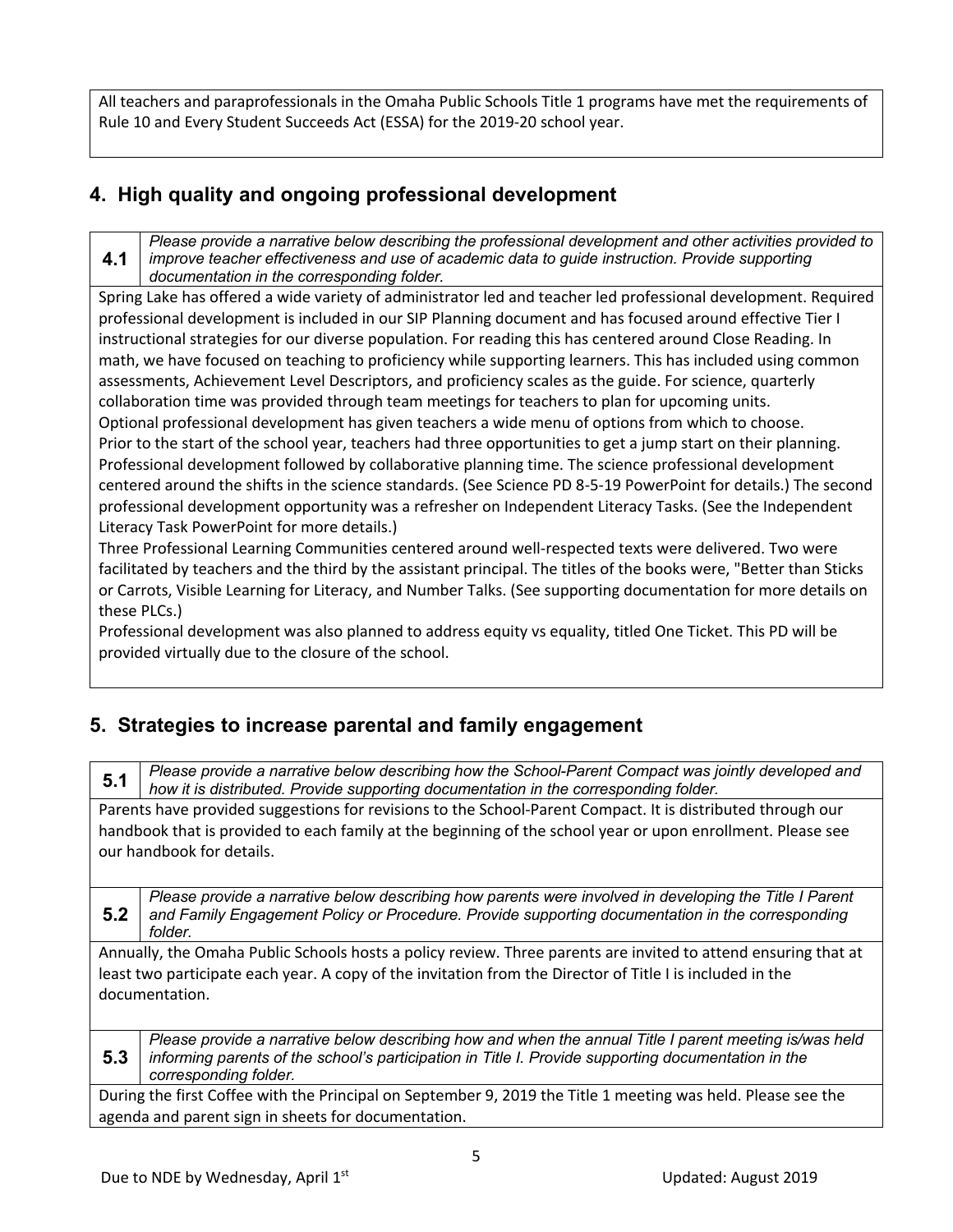#### **6. Transition Plan**

**6.1** *Please provide a narrative below describing the school's transition plan for incoming students to support, coordinate and integrate services from their previous program or school (i.e. Headstart and/or other Early Childhood Program to Elementary, Elementary to Intermediate, Intermediate to Middle School, Middle School to High School). Provide supporting documentation in the corresponding folder.*

Spring Lake is an early childhood through 4th grade facility. Families interested in the early childhood program are invited to Early Childhood registration at the elementary schools in February. Parents are able to fill out paperwork and ask questions about the program while students are screened for eligibility. Students enrolled in the early childhood program begin their transition to Kindergarten each May by visiting kindergarten classrooms in the building. Early childhood and kindergarten teachers pair up students during the day to expose incoming students with basic curriculum and routines and procedures of the day-to-day activities in kindergarten.

Kindergarten registration is held each January for incoming kindergarten students and famlies. Students are able to visit the kindergarten classrooms and are engaged in a variety of hands-on learning activities. Parents visit various stations where Kindergarten readiness materials are shared and information regarding the Dual Language program. A Principal Coffee and Kindergarten Parent meeting are held with parents to engage parents in a conversation about their child's kindergarten academic and social/emotional growth. This meeting was scheduled in April of this year but is postponed due to the Covid-19 virus.

**6.2** *Please provide a narrative below describing the school's transition plan for outgoing students as they move onto their next school / program / career. (i.e. Elementary to Intermediate, Intermediate to Middle School, Middle School to High School, High School to Post Secondary Schooling or Career). Provide supporting documentation in the corresponding folder.*

Spring Lake is an early childhood through 4th grade elementary school. The transition plan in place for 4th grade students actively involves our teachers, students and parents in partnership with the middle school staff. Each May, students and parents are invited to tour the middle school during the instructional day. Middle school staff and students give families a tour and answer any questions. Counselors from both schools assist parents and students in registration with appropriate core and enrichment classes. Jump Start middle school also provides 4 weeks of extended learning opportunities for all 4th grade during the summer.

### **7. Strategies to address areas of need**

**7.1** *Please provide a narrative below describing how the Schoolwide Plan increases the amount and quality of learning time within or beyond the instructional day. Provide supporting documentation in the corresponding folder.* The instructional framework developed for the traditional school year includes both instructional and intervention opportunities for all students of academic and/or behavioral needs. These minutes focus on research based instructional strategies and are differentiated based on student needs. These minutes may include small group intervention in any core academic area, Tier 3 intervention programs, staff support for social/emotional needs and/or special education support with the special education resource teacher. A staff roster is included with titles of the various roles of our staff. Extended learning opportunities are provided through our after-school community learning program in partnership with the Girls and Boys Club. Students receive academic support with homework and are engaged in enrichment opportunities in all core academic areas.